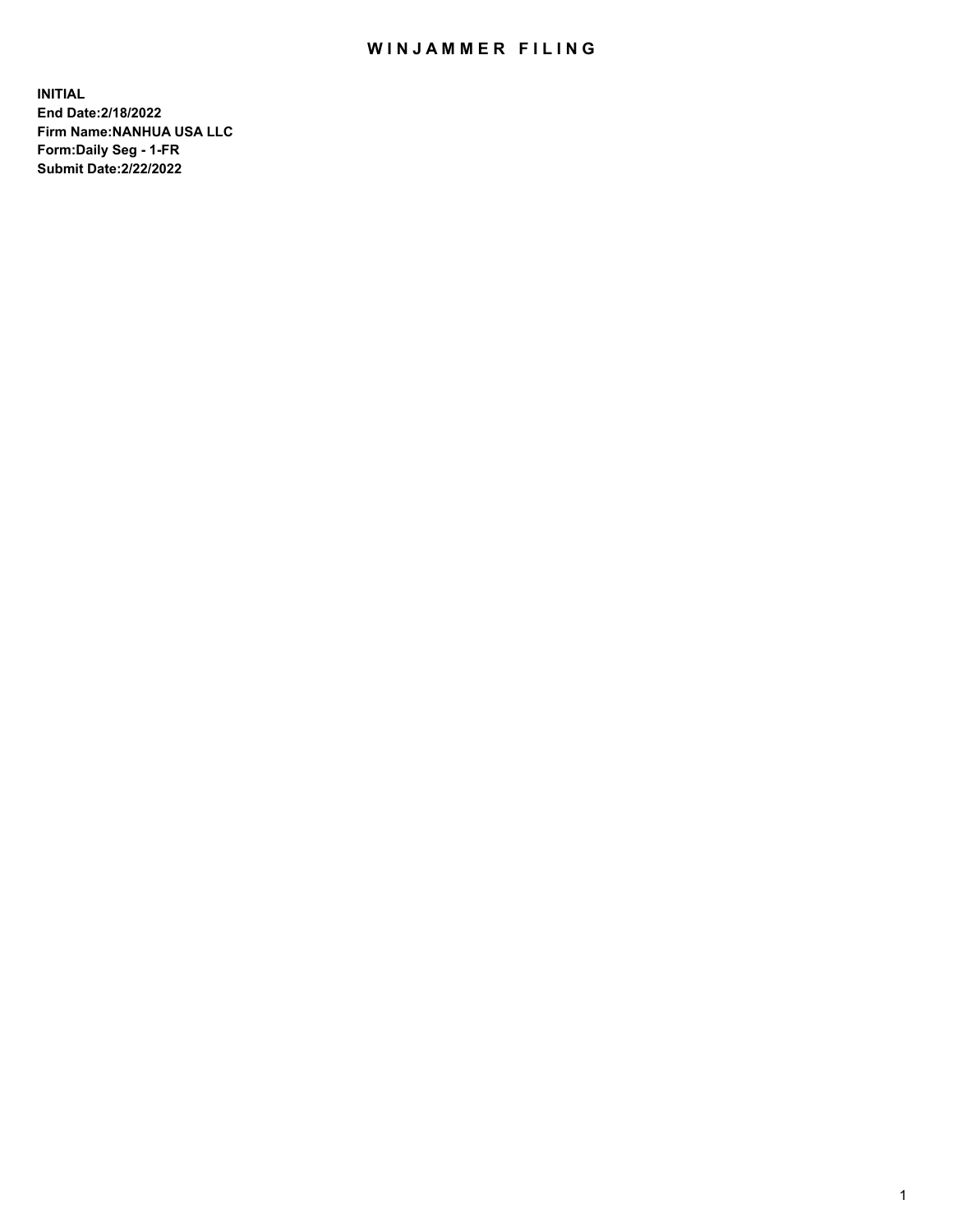## **INITIAL End Date:2/18/2022 Firm Name:NANHUA USA LLC Form:Daily Seg - 1-FR Submit Date:2/22/2022 Daily Segregation - Cover Page**

Name of Company **NANHUA USA LLC** [0010] Contact Name **Tracy Yuan** [0040] Contact Phone Number **+1 (312) 526-3930** [0060] Contact Email Address **tracy.yuan@nanhua-usa.com** [0065] FCM's Customer Segregated Funds Residual Interest Target (choose one): a. Minimum dollar amount: ; or **3,500,000** [8930] b. Minimum percentage of customer segregated funds required:% ; or **0** [8940] c. Dollar amount range between:and; or **0** [8950] **0** [8951] d. Percentage range of customer segregated funds required between:% and%. **0** [8960] **0** [8961] FCM's Customer Secured Amount Funds Residual Interest Target (choose one): a. Minimum dollar amount: ; or **100,000** [8970] b. Minimum percentage of customer secured funds required:% ; or **0** [8980] c. Dollar amount range between:and; or **0** [8990] **0** [8991] d. Percentage range of customer secured funds required between:% and%. **0** [9000] **0** [9001] FCM's Cleared Swaps Customer Collateral Residual Interest Target (choose one): a. Minimum dollar amount: ; or **0** [9010] b. Minimum percentage of cleared swaps customer collateral required:% ; or **0** [9020] c. Dollar amount range between:and; or **0** [9030] **0** [9031] d. Percentage range of cleared swaps customer collateral required between:% and%. **0** [9040] **0** [9041]

Attach supporting documents CH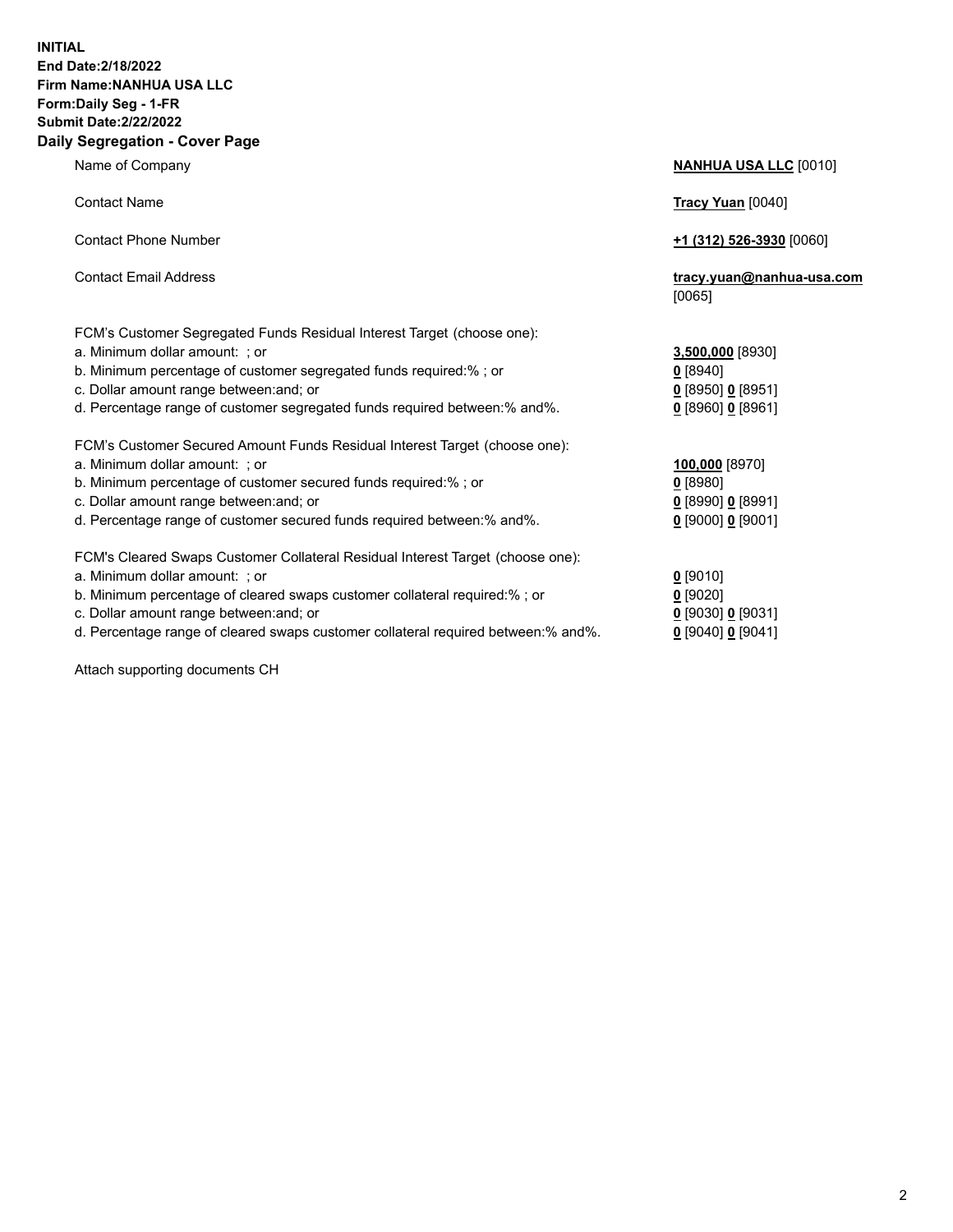**INITIAL End Date:2/18/2022 Firm Name:NANHUA USA LLC Form:Daily Seg - 1-FR Submit Date:2/22/2022**

## **Daily Segregation - Secured Amounts**

|     | Foreign Futures and Foreign Options Secured Amounts                                         |                                      |
|-----|---------------------------------------------------------------------------------------------|--------------------------------------|
|     | Amount required to be set aside pursuant to law, rule or regulation of a foreign            | $0$ [5605]                           |
|     | government or a rule of a self-regulatory organization authorized thereunder                |                                      |
| 1.  | Net ledger balance - Foreign Futures and Foreign Option Trading - All Customers             |                                      |
|     | A. Cash                                                                                     | 344,785 [5615]                       |
|     | B. Securities (at market)                                                                   | $0$ [5617]                           |
| 2.  | Net unrealized profit (loss) in open futures contracts traded on a foreign board of trade   | $0$ [5625]                           |
| 3.  | Exchange traded options                                                                     |                                      |
|     | A. Market value of open option contracts purchased on a foreign board of trade              | $Q$ [5635]                           |
|     | B. Market value of open contracts granted (sold) on a foreign board of trade                | $0$ [5637]                           |
| 4.  | Net equity (deficit) (add lines 1. 2. and 3.)                                               | 344,785 [5645]                       |
| 5.  | Account liquidating to a deficit and account with a debit balances - gross amount           | $0$ [5651]                           |
|     | Less: amount offset by customer owned securities                                            | 0 [5652] 0 [5654]                    |
| 6   | Amount required to be set aside as the secured amount - Net Liquidating Equity              | 344,785 [5655]                       |
|     | Method (add lines 4 and 5)                                                                  |                                      |
| 7.  | Greater of amount required to be set aside pursuant to foreign jurisdiction (above) or line | 344,785 [5660]                       |
|     | 6.                                                                                          |                                      |
|     |                                                                                             |                                      |
| 1.  | FUNDS DEPOSITED IN SEPARATE REGULATION 30.7 ACCOUNTS<br>Cash in Banks                       |                                      |
|     | A. Banks located in the United States                                                       |                                      |
|     |                                                                                             | 644,509 [5700]                       |
|     | B. Other banks qualified under Regulation 30.7                                              | 0 [5720] 644,509 [5730]              |
| 2.  | Securities                                                                                  |                                      |
|     | A. In safekeeping with banks located in the United States                                   | $0$ [5740]                           |
|     | B. In safekeeping with other banks qualified under Regulation 30.7                          | 0 [5760] 0 [5770]                    |
| 3.  | Equities with registered futures commission merchants                                       |                                      |
|     | A. Cash                                                                                     | $0$ [5780]                           |
|     | <b>B.</b> Securities                                                                        | $0$ [5790]                           |
|     | C. Unrealized gain (loss) on open futures contracts                                         | $0$ [5800]                           |
|     | D. Value of long option contracts                                                           | $0$ [5810]                           |
|     | E. Value of short option contracts                                                          | 0 [5815] 0 [5820]                    |
| 4.  | Amounts held by clearing organizations of foreign boards of trade                           |                                      |
|     | A. Cash                                                                                     | $Q$ [5840]                           |
|     | <b>B.</b> Securities                                                                        | $0$ [5850]                           |
|     | C. Amount due to (from) clearing organization - daily variation                             | $0$ [5860]                           |
|     | D. Value of long option contracts                                                           | $0$ [5870]                           |
|     | E. Value of short option contracts                                                          | 0 [5875] 0 [5880]                    |
| 5.  | Amounts held by member of foreign boards of trade                                           |                                      |
|     | A. Cash                                                                                     | 55,774 [5900]                        |
|     | <b>B.</b> Securities                                                                        | 0 [5910]                             |
|     | C. Unrealized gain (loss) on open futures contracts                                         | $0$ [5920]                           |
|     | D. Value of long option contracts                                                           | 0 [5930]                             |
|     | E. Value of short option contracts                                                          | <u>0</u> [5935] <b>55,774</b> [5940] |
| 6.  | Amounts with other depositories designated by a foreign board of trade                      | $0$ [5960]                           |
| 7.  | Segregated funds on hand                                                                    | $0$ [5965]                           |
| 8.  | Total funds in separate section 30.7 accounts                                               | 700,283 [5970]                       |
| 9.  | Excess (deficiency) Set Aside for Secured Amount (subtract line 7 Secured Statement         | 355,498 [5680]                       |
|     | Page 1 from Line 8)                                                                         |                                      |
| 10. | Management Target Amount for Excess funds in separate section 30.7 accounts                 | 100,000 [5980]                       |
| 11. | Excess (deficiency) funds in separate 30.7 accounts over (under) Management Target          | 255,498 [5985]                       |
|     |                                                                                             |                                      |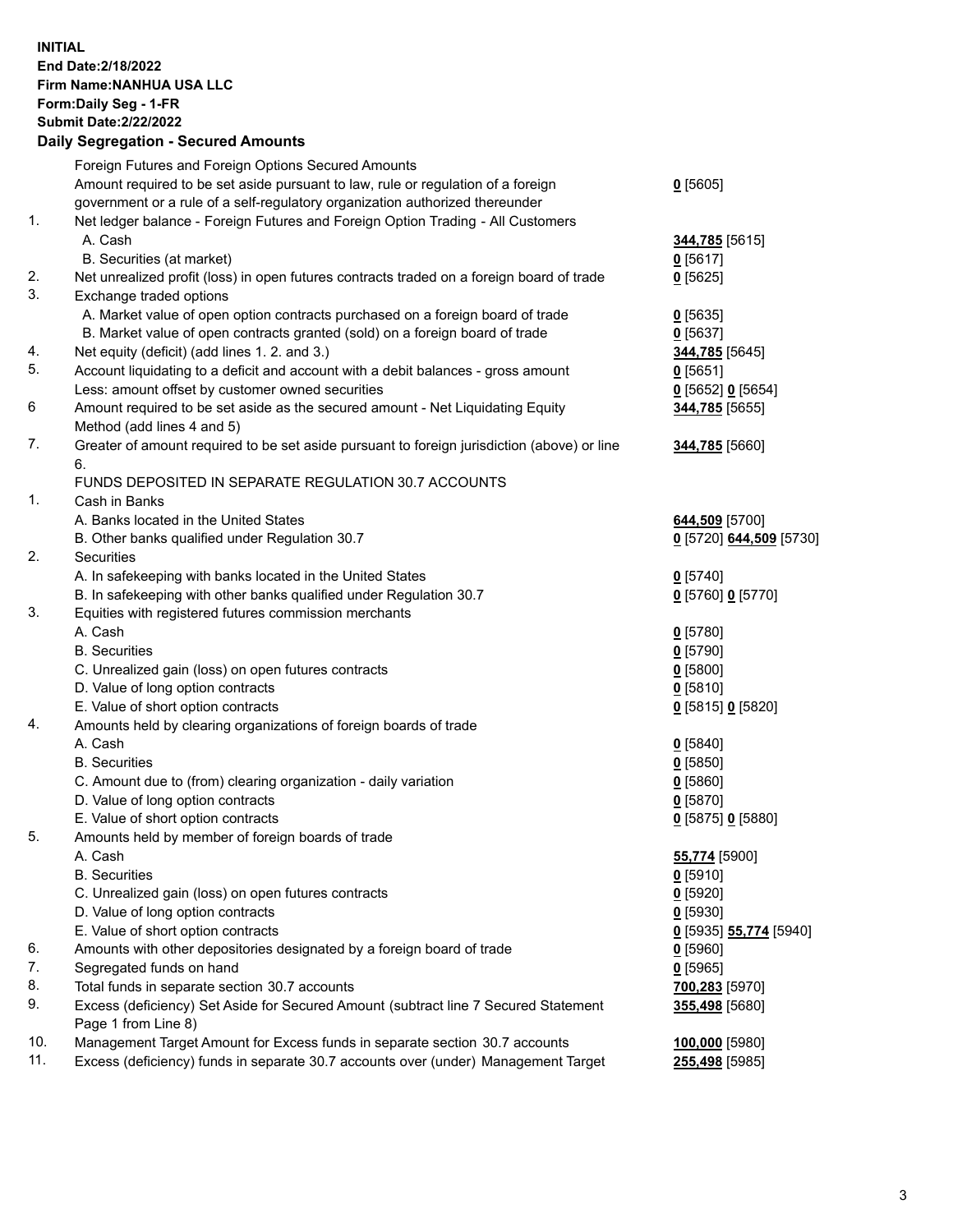| <b>INITIAL</b> | End Date: 2/18/2022<br>Firm Name: NANHUA USA LLC<br>Form: Daily Seg - 1-FR<br><b>Submit Date:2/22/2022</b><br>Daily Segregation - Segregation Statement |                                  |
|----------------|---------------------------------------------------------------------------------------------------------------------------------------------------------|----------------------------------|
|                | SEGREGATION REQUIREMENTS (Section 4d(2) of the CEAct)                                                                                                   |                                  |
| $\mathbf{1}$ . | Net ledger balance                                                                                                                                      |                                  |
|                | A. Cash                                                                                                                                                 | 275,513,732 [5000]               |
|                | B. Securities (at market)                                                                                                                               | 1,984,056 [5010]                 |
| 2.             | Net unrealized profit (loss) in open futures contracts traded on a contract market                                                                      | -78,988,518 [5020]               |
| 3.             | Exchange traded options                                                                                                                                 |                                  |
|                | A. Market value of open option contracts purchased on a contract market                                                                                 | <b>2,833,139</b> [5030]          |
|                | B. Market value of open option contracts granted (sold) on a contract market                                                                            | $-7,325,546$ [5040]              |
| 4.             | Net Equity (deficit) (add lines 1, 2, and 3)                                                                                                            | 194,016,863 [5050]               |
| 5.             | Accounts liquidating to a deficit and accounts with                                                                                                     |                                  |
|                | debit balances - gross amount                                                                                                                           | $0$ [5060]                       |
|                | Less: amount offset by customer owned securities                                                                                                        | $0$ [5070] 0 [5080]              |
| 6.             | Amount required to be segregated (add lines 4 and 5)                                                                                                    | 194,016,863 [5090]               |
|                | <b>FUNDS IN SEGREGATED ACCOUNTS</b>                                                                                                                     |                                  |
| 7.             | Deposited in segregated funds bank accounts                                                                                                             |                                  |
|                | A. Cash                                                                                                                                                 | 23,946,243 [5100]                |
|                | B. Securities representing investment of customers' funds (at market)                                                                                   | $0$ [5110]                       |
|                | C. Securities held for particular customers or option customers in lieu of cash (at                                                                     | $0$ [5120]                       |
| 8.             | market)                                                                                                                                                 |                                  |
|                | Margins on deposit with derivatives clearing organizations of contract markets<br>A. Cash                                                               |                                  |
|                | B. Securities representing investment of customers' funds (at market)                                                                                   | 189,599,251 [5130]<br>$0$ [5140] |
|                | C. Securities held for particular customers or option customers in lieu of cash (at                                                                     | 1,984,056 [5150]                 |
|                | market)                                                                                                                                                 |                                  |
| 9.             | Net settlement from (to) derivatives clearing organizations of contract markets                                                                         | -2,923,696 [5160]                |
| 10.            | Exchange traded options                                                                                                                                 |                                  |
|                | A. Value of open long option contracts                                                                                                                  | 2,833,139 [5170]                 |
|                | B. Value of open short option contracts                                                                                                                 | $-7,325,546$ [5180]              |
| 11.            | Net equities with other FCMs                                                                                                                            |                                  |
|                | A. Net liquidating equity                                                                                                                               | $0$ [5190]                       |
|                | B. Securities representing investment of customers' funds (at market)                                                                                   | $0$ [5200]                       |
|                | C. Securities held for particular customers or option customers in lieu of cash (at                                                                     | $0$ [5210]                       |
|                | market)                                                                                                                                                 |                                  |
| 12.            | Segregated funds on hand                                                                                                                                | $0$ [5215]                       |
| 13.            | Total amount in segregation (add lines 7 through 12)                                                                                                    | 208,113,447 [5220]               |
| 14.            | Excess (deficiency) funds in segregation (subtract line 6 from line 13)                                                                                 | 14,096,584 [5230]                |
| 15.            | Management Target Amount for Excess funds in segregation                                                                                                | 3,500,000 [5240]                 |
| 16.            | Excess (deficiency) funds in segregation over (under) Management Target Amount                                                                          | 10,596,584 [5250]                |
|                | <b>Excess</b>                                                                                                                                           |                                  |